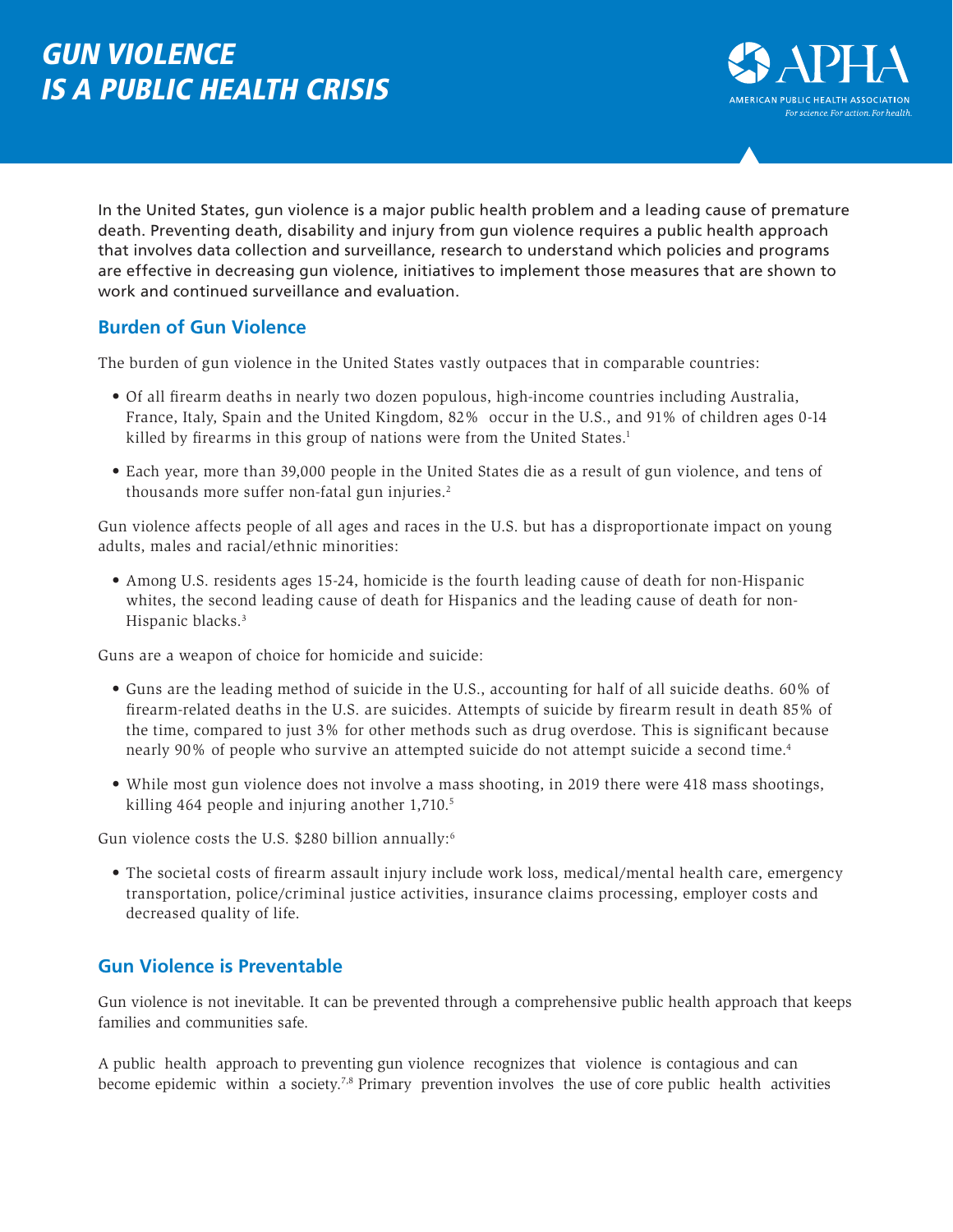to interrupt the transmission of violence: (1) conducting surveillance to track gun-related deaths and injuries, gain insight into the causes of gun violence and assess the impact of interventions; (2) identifying risk factors associated with gun violence (e.g., poverty and depression) and resilience or protective factors that guard against gun violence (e.g., youth access to trusted adults); (3) developing, implementing and evaluating interventions to reduce risk factors and build resilience; and (4) institutionalizing successful prevention strategies.<sup>9,10</sup>

Importantly, prevention does not require predicting who will be violent. Just as aviation safety regulations make air travel safer for everyone, commonsense measures to prevent gun violence make communities safer for everyone.

## **What Can We Do?**

To enhance the nation's public health response to gun violence, we need:

- **Continued Surveillance.** In fiscal year 2020, Congress provided \$23.5 million to the National Violent Death Reporting System to fund all 50 states, Puerto Rico, and the District of Columbia. Data from surveillance of all 50 states, Puerto Rico and D.C. will provide a more complete picture of gun violence in the United States. Congress should increase funding for NVDRS to \$50 million in FY 2022.
- More Research. Several laws have effectively restricted federally funded research related to gun violence, as well as access to complete crime gun data,<sup>12,13,14</sup> which has resulted in a significant gap in available research into the causes of gun violence. For example, there is: almost no credible evidence that right-to-carry laws increase or decrease violent crime; almost no empirical evidence to support dozens of violence prevention programs for children; scant data on the effects of different gun safety technologies on violence and crime; and scant data on the link between firearms policy and suicidal behavior.15,16 We are extremely pleased that in FY 2020 and FY 2021, Congress provided a total of \$25 million to the Centers for Disease Control and Prevention and the National Institutes of Health for gun violence prevention research. We must expand the collection of data and research related to gun violence and other violent crime deaths and injuries in order to better understand the causes and develop appropriate solutions. In FY 2022, Congress should increase its investment in this research by providing a total of \$50 million to CDC and NIH for research into the causes of gun violence.
- **Commonsense Gun Policies.** APHA supports requiring criminal background checks for all firearms purchases, including those sold at gun shows and on the Internet. Currently unlicensed private firearms sellers are exempt from conducting criminal background checks on buyers at gun shows or over the Internet, giving felons, the severely mentally ill and others prohibited from owning firearms access to weapons. APHA also support reinstating the federal ban on assault weapons and high-capacity ammunition magazines, which expired in 2004. In March 2021, the U.S. House of Representatives passed H.R. 8, the Bipartisan Background Checks Act, which would expand background checks for all firearm purchases with limited exceptions. We strongly urge the Senate to pass this important legislation without further delay.
- **Extreme Risk Protection Orders.** ERPOs allow family members or law enforcement to petition a judge to temporarily remove a firearm from a person deemed at risk of harming themselves or others. Sixteen states and the District of Columbia have laws authorizing courts to issue an ERPO. Incentivizing more states to enact ERPO laws could prevent further gun violence.